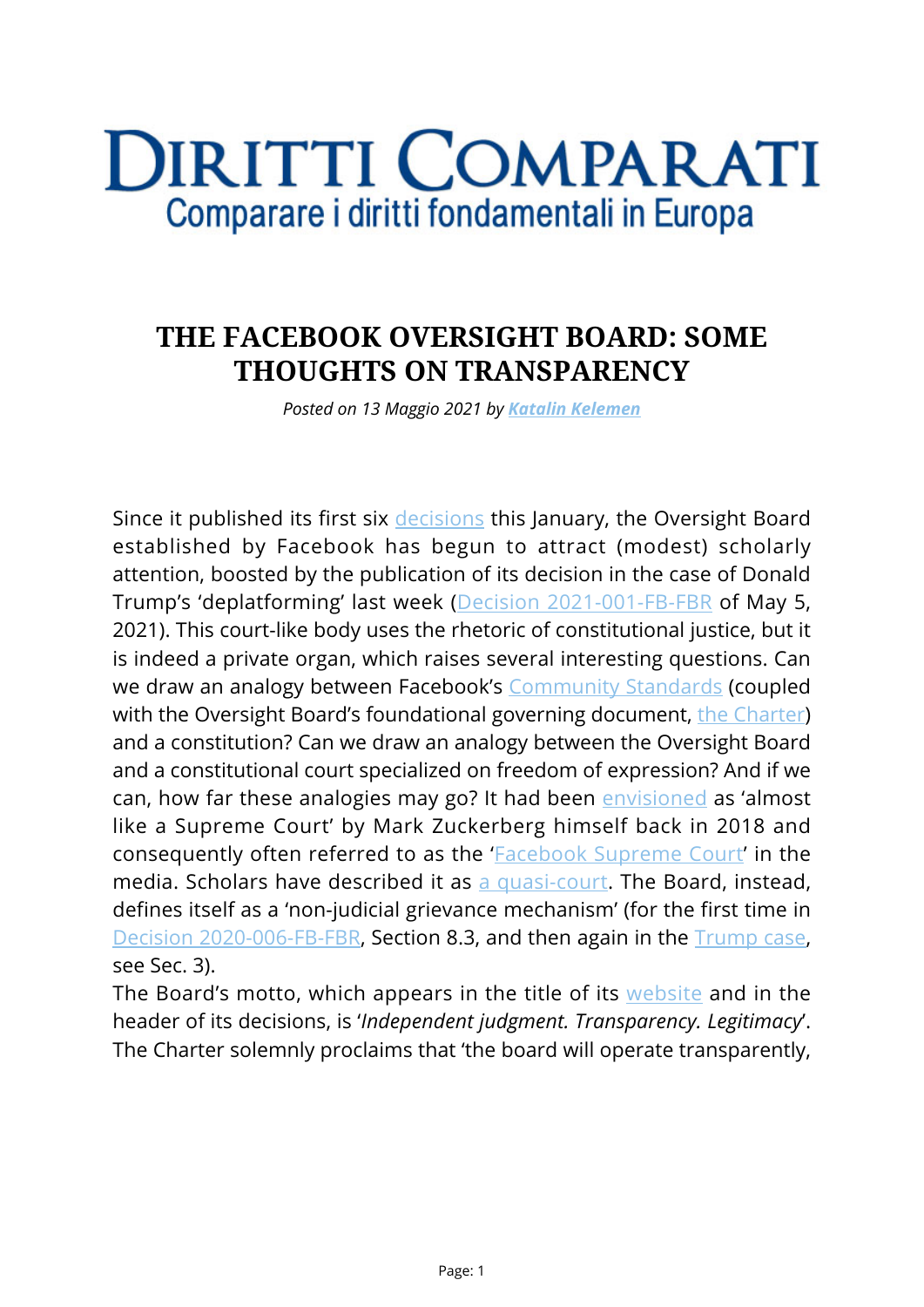and its reasoning will be explained clearly to the public'. At the same time, the [Bylaws](https://oversightboard.com/sr/governance/bylaws) (the Board's secondary governing document that fleshes out the provisions of the Charter) provides that deliberation is to 'be held privately to protect the information the board is reviewing and the security of the panel members' (Art. 1, § 3.1.6.). Nothing surprising, if we accept the analogy with courts. Less conventional, instead, is the provision that makes the composition of the adjudicating five-member panels confidential (Charter, Art. 3, Sec. 2). Although the membership of the entire Oversight Board is [public](https://oversightboard.com/meet-the-board/), the single members (never called 'judges' in any of the foundational documents) remain anonymous when deciding cases. The Charter actually specifies the reason behind this choice in the very same provision: 'to ensure the safety and independent judgment of panel members' (repeated in the Bylaws, Art. 1, § 3.1.3.). This might be an understandable choice from a civil law perspective, as in civil law countries we are used to judges who remain in the shadows and judicial decisions are delivered in the name of the court (or, often, of the state). It is, however, a more questionable choice from a common law perspective, which is the perspective of lawyers educated in the United States, the home country of Facebook. All the more interesting is that the US-based Stanford Law and Policy Lab recommended exactly this solution 'to protect board member deliberation', but without elaborating further on this matter (see pp. 5 and 36 of their [Recommendations for the Facebook](https://law.stanford.edu/publications/recommendations-for-the-facebook-content-review-board/) [Content Review Board](https://law.stanford.edu/publications/recommendations-for-the-facebook-content-review-board/) issued in 2019). One may wonder whether the choice of anonymous decisions confirms the non-judicial nature of the Oversight Board or rather represents a preference for a civil law approach to adjudication.

The secret composition of the panels may be seen as problematic for transparency, even though it is mitigated by the fact that four of the five members are assigned randomly by an automated system (Bylaws, Art. 1, § 3.1.3.). The fifth member shall come from the region where the case arose (Charter, Art. 3, Sec. 2), but even this member is assigned randomly if there are more members from the given region. In relation to this it can be mentioned as, to put it naively, a curiosity that notwithstanding the declared intent of ensuring diversity of composition (Charter, Art. 1), one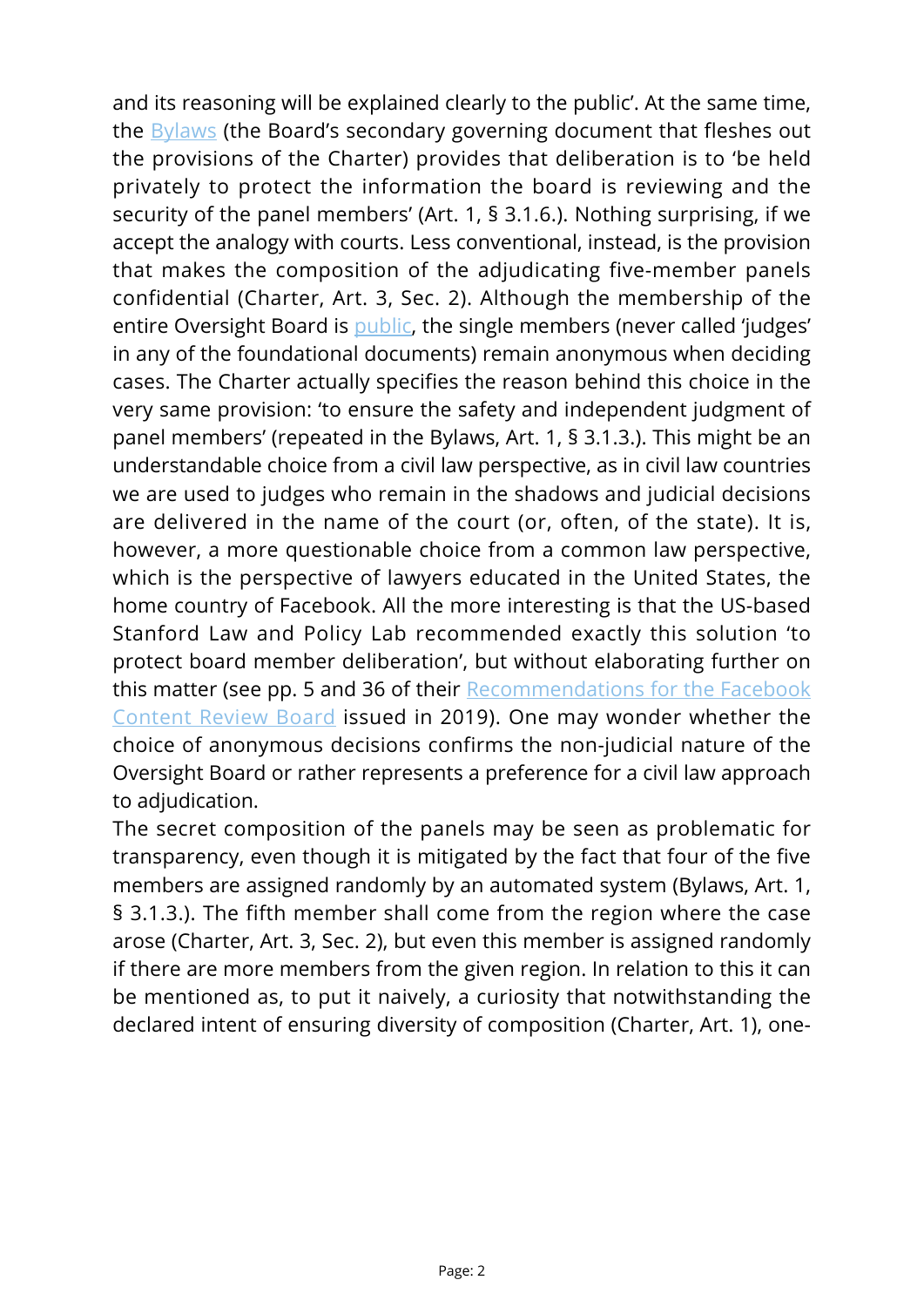fourth of the members currently sitting on the Oversight Board (five of 20) come from the United States. Even assuming that the automated system of assignment ensures regional diversity on the panels, it is mathematically very likely that every panel will include a member that comes from the United States. However, we cannot know this for sure, given the confidentiality of the panels' composition, and this compromises the credibility of the Board and the seriousness of its strive for diversity.

Still related to the transparency of decision-making, another unique solution adopted by Facebook was to allow the Board to disclose dissent but without breaking the adjudicating panel's anonymity. From a comparative perspective, anonymous judicial dissent is not completely new but it is definitely exceptional. The Greek solution deserves special mention. Interestingly, anonymity of dissent in Greek courts is coupled with another unique rule, which makes disclosure of dissent compulsory (a rule enshrined in Art. 93(3) of the [Greek Constitution](https://www.hellenicparliament.gr/en/Vouli-ton-Ellinon/To-Politevma/Syntagma/)). No similar imposition exists, however, for the members of the Oversight Board. While the rationale behind the anonymity rule is to avoid putting the individual members in the spotlight, compulsory disclosure of dissent certainly makes this reason more pressing.

As the Oversight Board has only published ten decisions so far, we cannot talk about consolidated practice, but these ten cases allow us to make some observations and to identify questions to think further. Just as it is done in Greece, the Oversight Board has made minority opinions an integral part of the reasoning instead of publishing them separately. This means that the minority opinion is (presumably) not authored by the minority itself, but it is phrased by the opinion-writer and becomes part of a dialectical reasoning. This practice is not in conformity with the Stanford Lab's [recommendations,](https://law.stanford.edu/publications/recommendations-for-the-facebook-content-review-board/) which called for the possibility of 'a dissenting or concurring opinion to accompany the final decision' (see p. 32). It is, however, consistent with the Charter's dedication to consensus-based decision-making (see Art. 3, Sec. 4). At the same time, four of the ten decisions present minority views. Considering that the panels are composed of five members only, 40% is a high rate. It is also remarkable that among the first six decisions that were published altogether on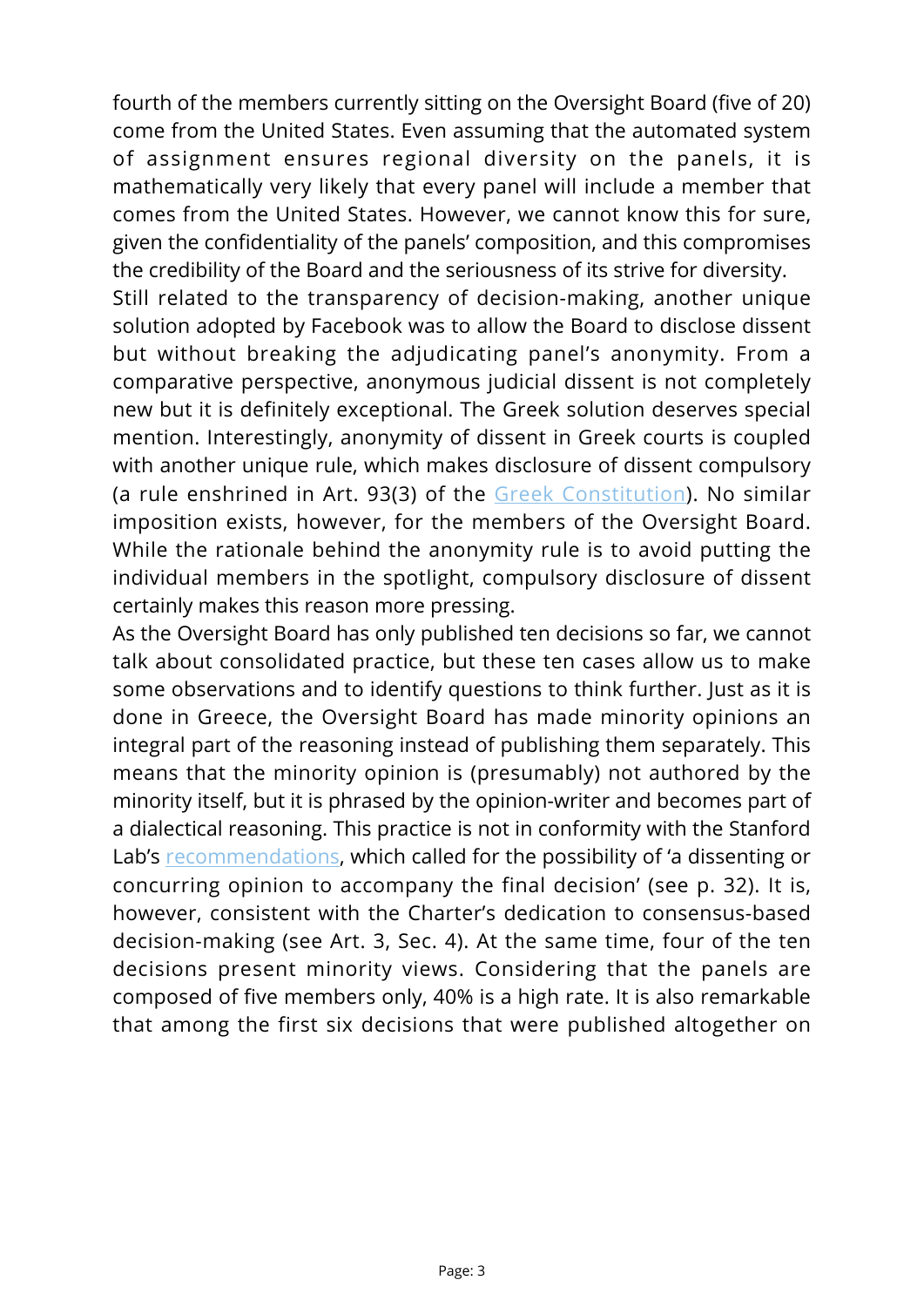January 28 only one was non-unanimous. Was it a careful choice of the Oversight Board to publish mostly unanimous decisions at its première? It would not be surprising, knowing the first decades of history of the US Supreme Court and Chief Justice Marshall's struggle for unanimous decisions. In any case, of the four cases decided later, three present minority views. A very different proportion.

Since the minority's views are not formulated as a separate opinion but incorporated in a dialectical reasoning, they are not labelled as dissent or concurrence. However, if we look into the content of those minority views, we may see that in the first three of the four non-unanimous cases they may be characterized as dissenting opinions. In these cases, the minority disagreed with the outcome and would have either overturned Facebook's decision (in the [Azerbaijani case](https://oversightboard.com/decision/FB-QBJDASCV/)) or would have upheld it (in the [Indian](https://oversightboard.com/decision/FB-R9K87402/) [Muslims' case](https://oversightboard.com/decision/FB-R9K87402/) and the [Dutch 'Zwarte Piet' case\)](https://oversightboard.com/decision/FB-S6NRTDAJ/), to the contrary of the majority. It is never specified whether the minority consisted of one or two members of the five-member panel, but in the Azerbaijani case the reasoning suggests that there might have been two dissenters. In any case, the panels' decisions are not final but have to be approved by a majority of the entire Board (Charter, Art. 3, Sec. 7.1). Thus, it is all the more interesting to see that non-unanimous opinions also get the approval, even though there is no public information about whether any of the ten cases has been sent back to a new panel for re-review (Bylaws, Art. 1, § 3.1.8.).

The Board's decision in Trump's case and the minority opinions there presented are particular in several ways. It is the first case where the minority opinion may be defined as a concurring opinion. Moreover, the reasoning is remarkably longer than in the previous cases, also due to the presence of four different minority views. These four different views may have been expressed by four different members or they may all come from the same member. We do not know, and there is nothing in the reasoning that would offer a clue about the number of members behind these minority views. The first two concurring views claim that there are additional grounds for the decision, the third one supplements the majority's proportionality analysis, while the fourth one is related to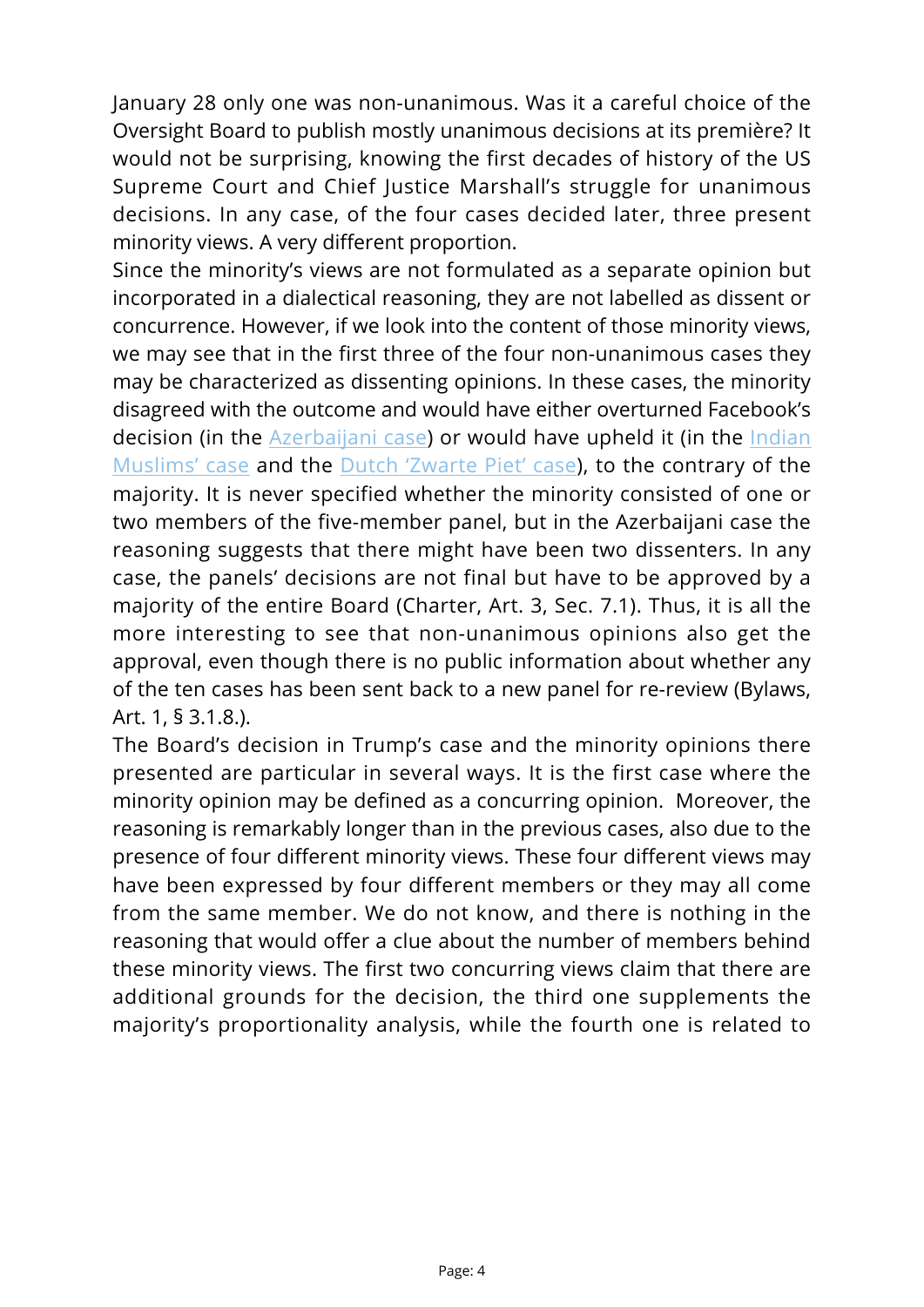remedial action. Thus, a minority argument is expressed in relation to four distinct questions. This suggests that there must have been a very lively debate in the panel before reaching a decision.

At last but not least, a substantive conclusion that we may draw from reading the minority opinions is that the proportionality test seems to be the most central and debated issue for the Oversight Board. In all four non-unanimous cases at least part of the minority view concerned the proportionality analysis.

The Oversight Board's ambitious motto '*Independent judgment. Transparency. Legitimacy*' poses a great challenge to this newly established body. There is a clear tension between the first two of these values. Indeed, it seems to be the underlying reason for the confidentiality of the panels' composition that publicity may endanger the independence of the single members, and consequently of the Board as a whole. As regards legitimacy, instead, a recent empirical study found that in cases of higher political salience the formulation of dissenting opinions can be a meaningful way of securing greater support for a court's policy outputs by suggesting evidence of procedural justice ([Bentsen 2019\)](https://onlinelibrary.wiley.com/doi/abs/10.1111/lasr.12402). Therefore, it seems to be a wise solution to allow the disclosure of minority opinions, enhancing the Oversight Board's legitimacy and public acceptance, but in a way that does not jeopardize the independence of the single members. This is an especially delicate question in relation to a newly established adjudicating body, which still has to build up its reputation.

On a final note, notwithstanding the questionable transparency of its own decision-making process, the Oversight Board contributes to enhance the transparency of Facebook (on this, listen to the **Lawfare podcast** on the Trump case, in which the participants conclude that the Oversight Board's decisions fulfill an important 'information-forcing function'). In its decisions, the Board repeatedly called for a greater transparency of how Facebook makes its content removal decisions. Matthew Schafer, a media law scholar, [argued](https://matthewschafer.medium.com/10-lessons-from-the-first-decisions-of-facebooks-oversight-board-7562e8a6a609) that the Board falls short of the very same principle that it applies to Facebook: access to information. He bases his criticism on the confidentiality of the panels' composition and on the fact that the Oversight Board does not publish briefing provided by Facebook. But